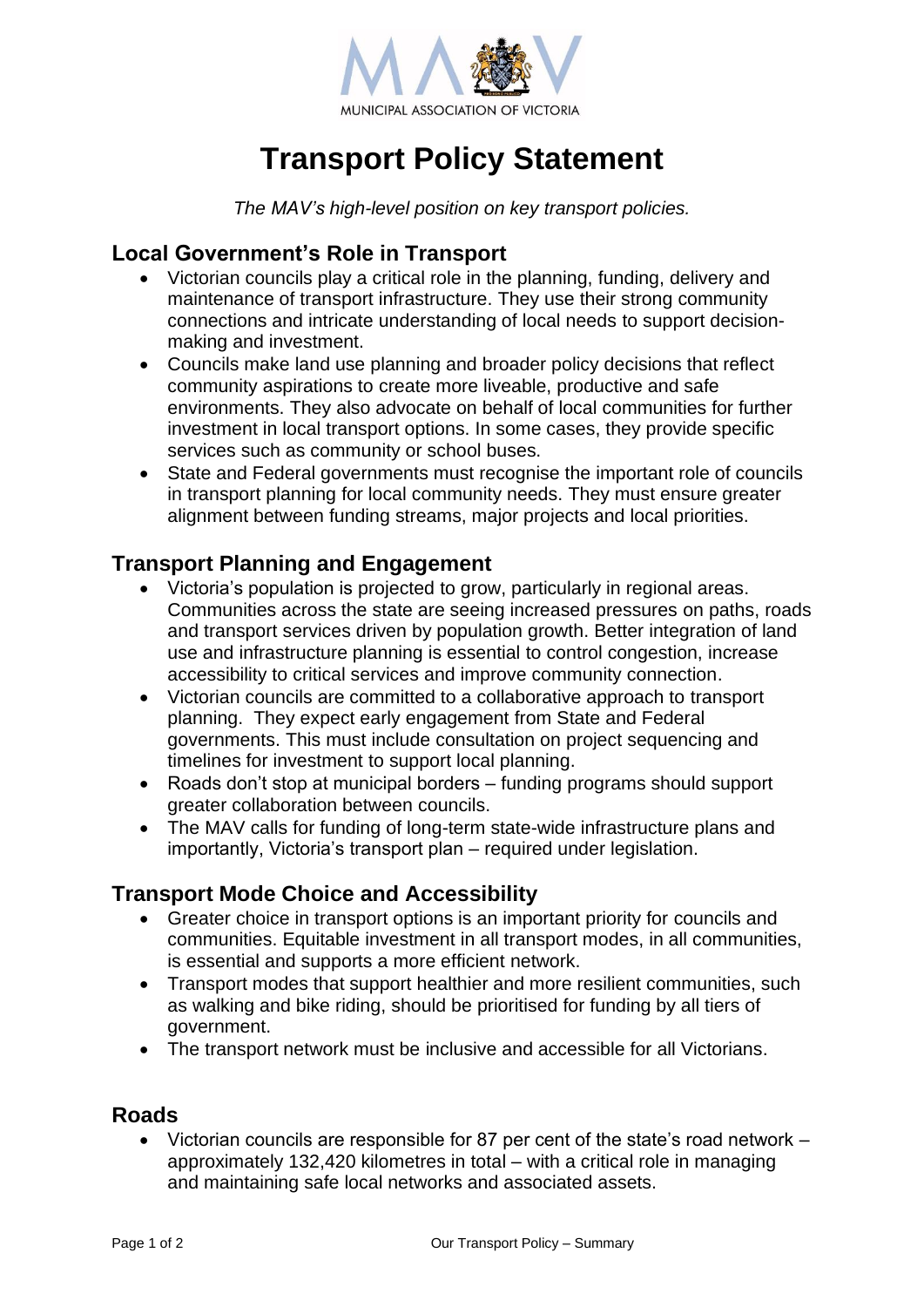- Councils and communities across Victoria need greater support from the Victorian and Australian Governments to deliver safe and well-maintained roads.
- In many rural and regional areas, the limited council revenue and large road network responsibilities makes it very difficult for councils to deliver other important community services.
- Existing funding from other tiers of government is unsustainably low. Local road funding contributions from the Victorian and Australian Governments need to be substantially increased in an ongoing and sustainable manner.
- There needs to be a shift away from programs requiring quick delivery of shovel-ready projects to programs with minimal administrative burdens and greater flexibility.

## **Walking and bike riding**

- Improving streets and paths for walking and bike riding and encouraging more people to take up active transport are important priorities.
- Walking and bike riding supports the social, economic, physical, and mental well-being of our communities
- It helps us to bust congestion across the road and public transport networks.
- Building walking and riding infrastructure, including paths and safe crossing points, threshold treatments, separated lanes and increased footpath width are all great ways to deliver local jobs as well as deliver wellness, social connection, and mobility benefits.

# **Freight**

- Victorian councils are passionate supporters of local economies, job creation and sustainable business growth in communities right across the state. Strong economic growth is important for our recovery from COVID. However, we don't want to see more freight movements and larger trucks on local streets.
- Freight movements in Victoria should occur primarily on the Principal Freight Network – on major roads and arterials away from quiet residential areas.
- In metropolitan areas, we want to make sure deliveries can get to businesses, shops, and homes safely and on time, while minimising inappropriate noise impacts after hours and in quiet residential areas.
- In rural and regional areas, we want to make sure local road and freight infrastructure is prioritised for increased funding by the Victorian and Australian Government. This will help to ensure farmers and regional businesses can get their produce, goods and other commodities to markets safely and efficiently.

## **Electric Vehicles**

- Victorian councils and the MAV support a smooth transition to electric vehicles (EVs).
- Victorian councils are already investing in EVs and associated charging infrastructure as part of broader objectives to reduce emissions, improve air quality, protect and enhance local amenity, and reduce lifecycle fleet maintenance costs.